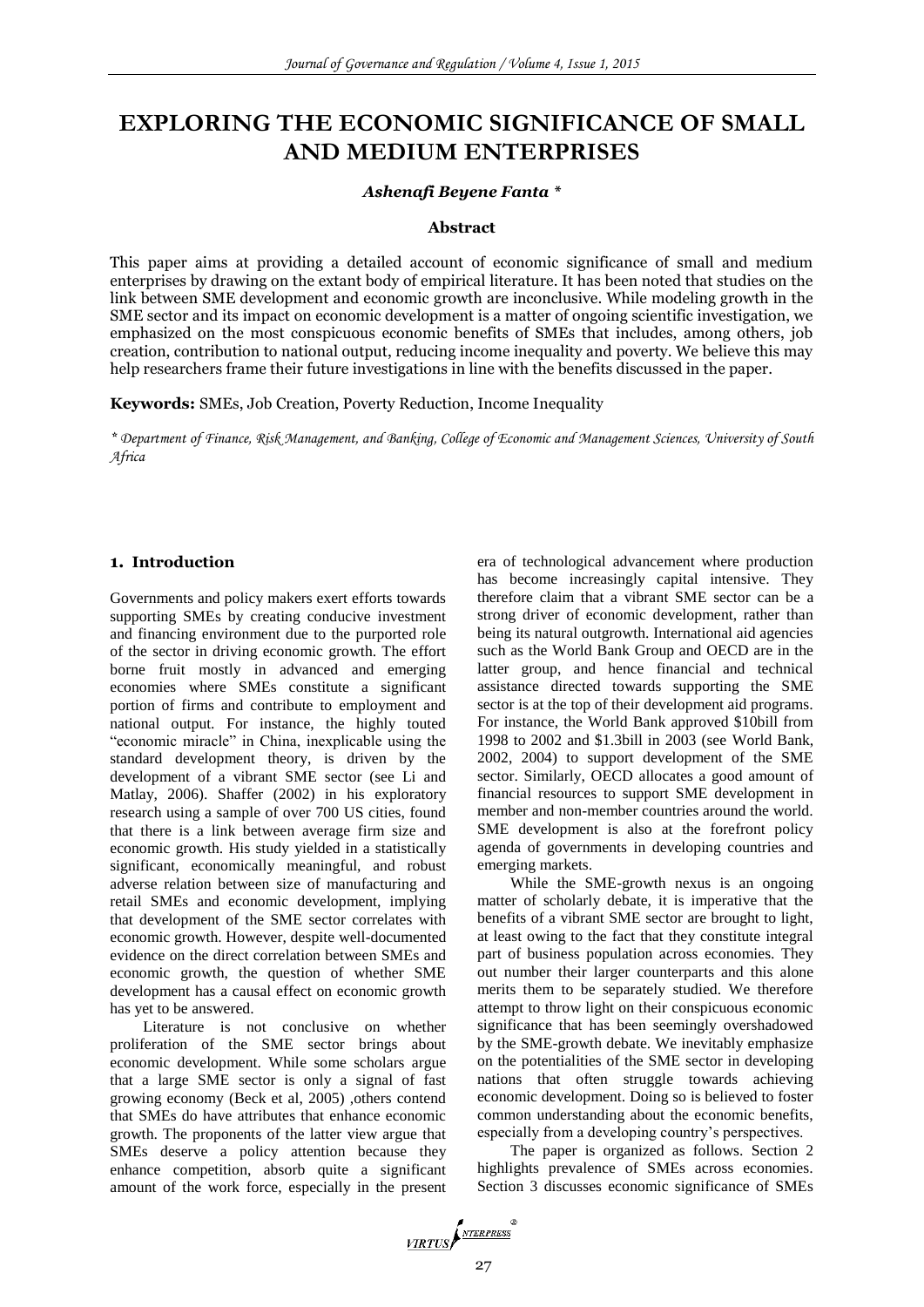by focusing on their role in creating jobs, generating output, income distribution, alleviating poverty, in adapting towards changes in the business environment, and the last section 5 concludes.

#### **2. SME prevalence across economies**

We present in this section the extent of SME prevalence across countries with the objective of laying ground for our discussion on their economic significance. SMEs constitute the largest share of firms in advanced, emerging, and developing economies. For example, they account for over 99% of businesses in UK (Hillary, 2000), 99.8% in the European Union (Euromoney, 2002), 99.75% in US (US census bureau, 2009), 97.7% in Canada (Zhenyu Wu, 2007), and 99% of all companies in Japan (JASME, 2008). The SME sector is equally prevalent in emerging markets. In China, SMEs constitute 99% of the registered corporations (Chen, 2006), they account for 98% of firms in Brazil and 94% in Mexico (Rivera, 2007). Their predominance in the private business sector is also evident from their wider prevalence in developing economies of Asia, Latin America and Africa. They account for about 92% of businesses in Ghana (Biekpe & Abor, 2006). In Nigeria SMEs constitute 95% of formal manufacturing activity (OECD, 2005) and 98% of all businesses in Kenya (Universität Leipzig, 2005).

Despite existence of the SMEs in large number in many countries, the dynamism of the sector varies across economies and even among countries of relatively the same economic status. Advanced economies have the most dynamic SME sector than emerging markets and developing countries. This is evident from the quality and magnitude of firms at birth, the time it takes for them to grow and also how fast inefficient ones die out. Entrepreneurs in developed countries have a better support at their disposal and hence can set up a small firm much easily. Besides, a well developed system of financial intermediation makes it easier for them to raise seed money, and they can establish a network in which they can establish a link with suppliers and vendors. A better business environment allows the coming into existence of firms that possess the necessary human resource and capital. On the other hand, in countries with a less friendly business environment, firms may not be able to raise sufficient amount of funds to cover their initial investment, leading towards underinvestment, constraining them from utilizing the available market.

While the SME sector in advanced economies has smaller firms quickly growing in size, the sector in developing countries is stagnant, hosting quite a lot of firms that are unable to grow because of stringent entry regulation and inability to raise finance. This limits the contribution of the SME sector towards economic dynamism because the scale of their operation is confined within the amount of finance

they can raise internally. Besides, a stagnant SME sector means inefficient firms will not exit the industry as quickly as possible, leading to poor employment of labor, capital and entrepreneurial skill that would have been used more efficiently elsewhere. In a dynamic SME sector, on the other hand, Schumpeterian theory (Schumpeter, 1934) of creative destruction takes command, and hence inefficient firms find no room to stay, and are pushed away to the edge through competition, leading towards utilization of resources more efficiently.

The two prominent factors that affect SME dynamism are entry regulation (Klapper et al, 2006) and access to finance (Beck & Demirguc-Kunt, 2006 ). This implies that the disparity between the SME sector of different countries reveals the relative ease at entry and accessibility of credit for financing initial investment and growth. In countries where credit is hard to come by, only few small firms manage to enter into the industry and even so they will not record a fast growth. Similarly, where there is stringent entry regulation, few small firms enter the sector rendering it uncompetitive, eventually leading to a stagnant SME sector. Klapper et al (2006), comparing the SME sector in Italy and UK, found that due to a stiffer entry regulation in Italy than in UK, firms that start out with the same size grow twice as large in UK in a space of ten years. Their finding brought into light the fact that entry regulation, besides access to credit, affects the dynamism of the sector. Many scholars emphasize that access to credit is much more critical for building up a competitive SME sector. Hence loosening entry requirements is not as effective as easing credit access in introducing competition.

Looking beyond the nominal percentages, one can also get a better insight into the difference in the SME sector of countries of dissimilar economic status. One way of viewing the differences is by identifying the scale of operation, network with larger firms, and portion of output they export. In most of the advanced economies, SMEs participate in the export market; have a link with large and often transnational firms by supplying intermediate goods. Contini et al (1995), attribute proliferation of SME in today's developed countries to a shift in the business strategy from self-contained production process to focusing on the manufacturing and marketing of the main product while outsourcing intermediate products by establishing linkages with smaller suppliers. The benefits of this kind of linkages are two folds: it creates market for SMEs and at the same time relieves larger firms from the strains of manufacturing intermediate products that would place additional administrative burden. In developing nations such an opportunity is either inexistent or very scarce, and consequently SMEs' operation is confined to the local market and they also have no business link with larger firms.

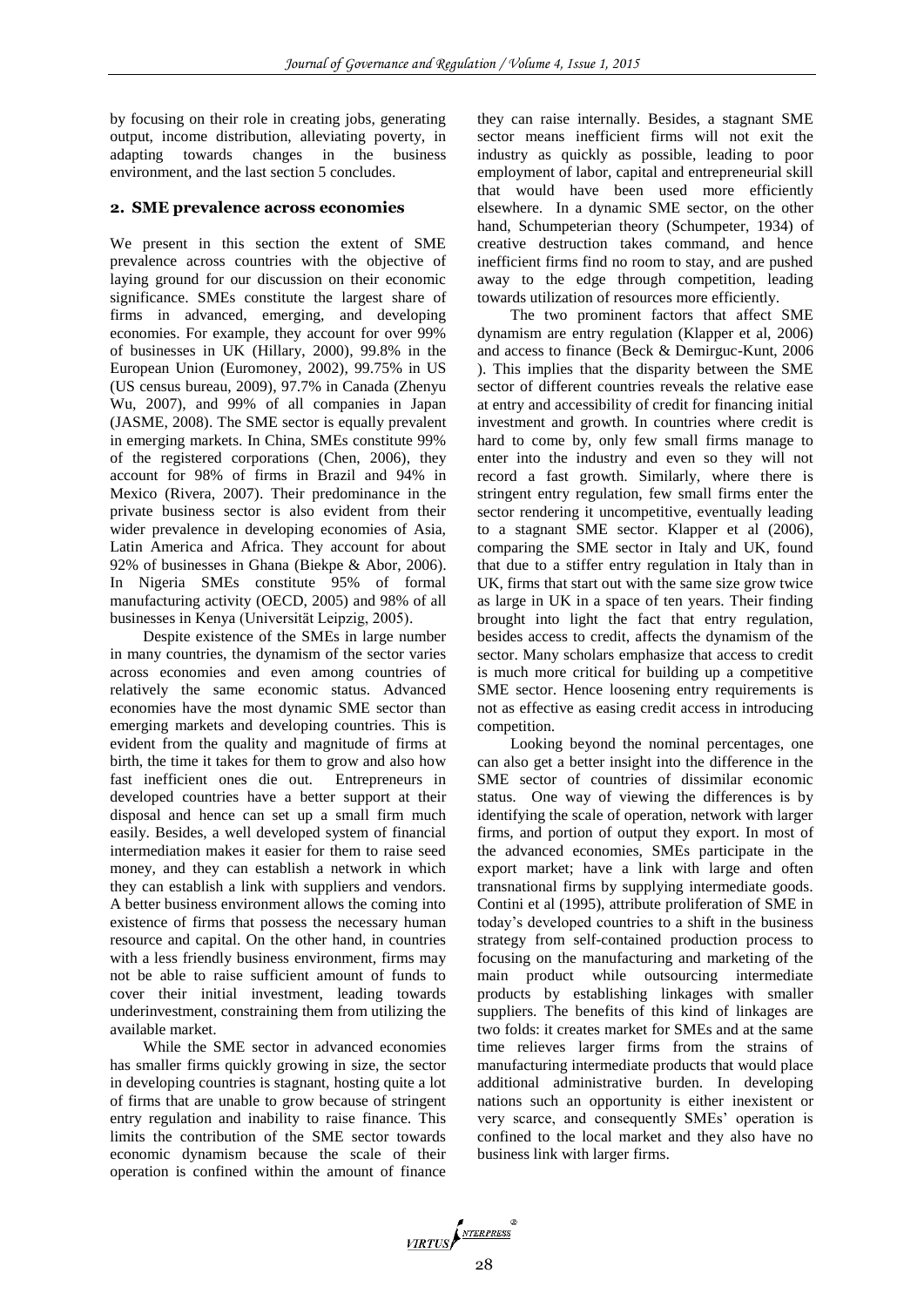## **3. Economic significance**

Literature reveals that SMEs play a significant role not only in the economic front but also in social development. They are reckoned as a tool for attaining economic freedom because they help ambitious entrepreneurs work independently with no pressure from bosses, serving as a breeding ground for entrepreneurial development. They also act as last resort employers for people unable to find jobs in larger companies. Their ability to absorb most of the unskilled and semi-skilled labor is far beyond a simple economic role and is part of a sociological benefit SMEs offer to the society. This is crucial especially in developing countries where there is divergence in level of income among different groups of the society. SMEs help in bringing all groups of society into comparable level of income by helping the disadvantaged get a job or set up their own firms. They also allow production and distributions of goods and services better aligned with local needs and concerns. Besides, the problem of migration to urban centers of labor from rural areas of developing countries with no job opportunities is believed to be mitigated by expansion of the SME sector in rural areas.

We summarize, in the ensuing paragraphs, the economic importance of SMEs into five distinct areas as employment creation, contribution to national output, narrowing income gap, and poverty alleviation, and flexibility in adapting to changes in the business environment.

## *3.1 Employment creation*

Statistical evidence reveals that SMEs contribute to employment creation. This is true in developing nations as much as it is in the advanced and emerging markets. For instance, in the USA SMEs employ 79.7% of the total work force (US census bureau, 2009), 55% in Canada (Statistics Canada, 2008), 67% in EU (Audretsch et. Al., 2009), 75% in China (Liu & Yu, 2008), 69.3% in Korea (Nugent & Yhee, 2002), 70% in Japan (JASME, 2008) , 60% in Brazil and 64% in Mexico (Rivera, 2007).

Earlier studies suggested that, compared to their larger counterparts, SMEs are the predominant job creators (see Davis & Haltiwanger (1992). Davis & Haltiwanger (1992), based on data from the US manufacturing sector, found that job reallocation is the highest in smaller businesses and that small business job creating capability remains unaffected even under adverse economic conditions, unlike larger firms whose job creating potential is affected by cyclical changes. Their findings implied that leverages to the SME sector are effective in cutting unemployment, and hence played a significant role in shaping policies of governments. Supporting the above claim, Hart & Oulton (1996 ), in their study of job creation in UK, also found that despite disproportionately higher corporate deaths, surviving small firms generate proportionately more jobs than larger ones. They confirm this in their latter study (Hart & Oulton, 1998) wherein they found that smaller firms are the net job creators in UK during the 1990s.

Similarly, Robbins et al (2000), based on a panel analysis of 48 states of the US over a period of ten years, find that states with a high proportion of SMEs have a lower rate of unemployment. Similarly, Haltiwanger et al (2006) found that compared to larger firms, smaller enterprises have the highest job reallocation in the US. A study on the SME sector in the EU reveals that growth in SME employment outpaced that of larger firms by about 3% during the period 2004 to 2006 (Eurostat, 2009). Bringing the Canadian experience, Picot and Dupuy (1998), also find that small firms are predominant net job creators. Similarly, Bartlett & Rangelova (1997), in their survey of 400 Bulgarian small firms, find that small firms are the primary causes of a hike in employment.

All the foregoing empirical evidence stress that SME do play a vital role in creating employment opportunities. However, there are scholars that argue otherwise. The first paper to be inundated by series of criticism is that of (Birch, 1979) , a pioneering work that revealed the SME role in creating jobs. Opponents argued against his conclusion by questioning the data and methodology he used. Most critical is Robson (1996) who claimed that the extant literature is incapable of painting a true picture of firms size differentials in job creation. He suspects that the conclusion that portrays superiority of SMEs in net job creation maybe due to flaws in the methodology employed. While later studies affirmed the notion that SMEs create most of the new jobs, they also brought to light a new fact that SMEs also destroy most of those jobs they create (see Biggs, 2002 and Contini et al, 1995). They claim that the fact that SMEs have the most job reallocation (Stiglbauer et al, 2003), it means their ability to serve as vehicles towards reducing unemployment is illusory because jobs they create are unstable lasting only for few years. This follows the findings of (Hart & Oulton, 1998) that corporate deaths are the highest among SMEs and decrease with size.

Although the counter arguments that casted doubt on SME role on job creation is not so easy to disregard, future studies will unravel size effects of job generation in a more robust way. But this does not by any means rule out the documented and accepted fact that SMEs contribute to reduction of unemployment. Considering their share in the total stock of firms in developed and developing countries and also contribution to national output, one can understand the vitality of SMEs in the fight against unemployment. If we disregard the question of whether they are the most net job generators, the mere fact that SME employment accounts for well above 50% of employment in advanced, emerging,

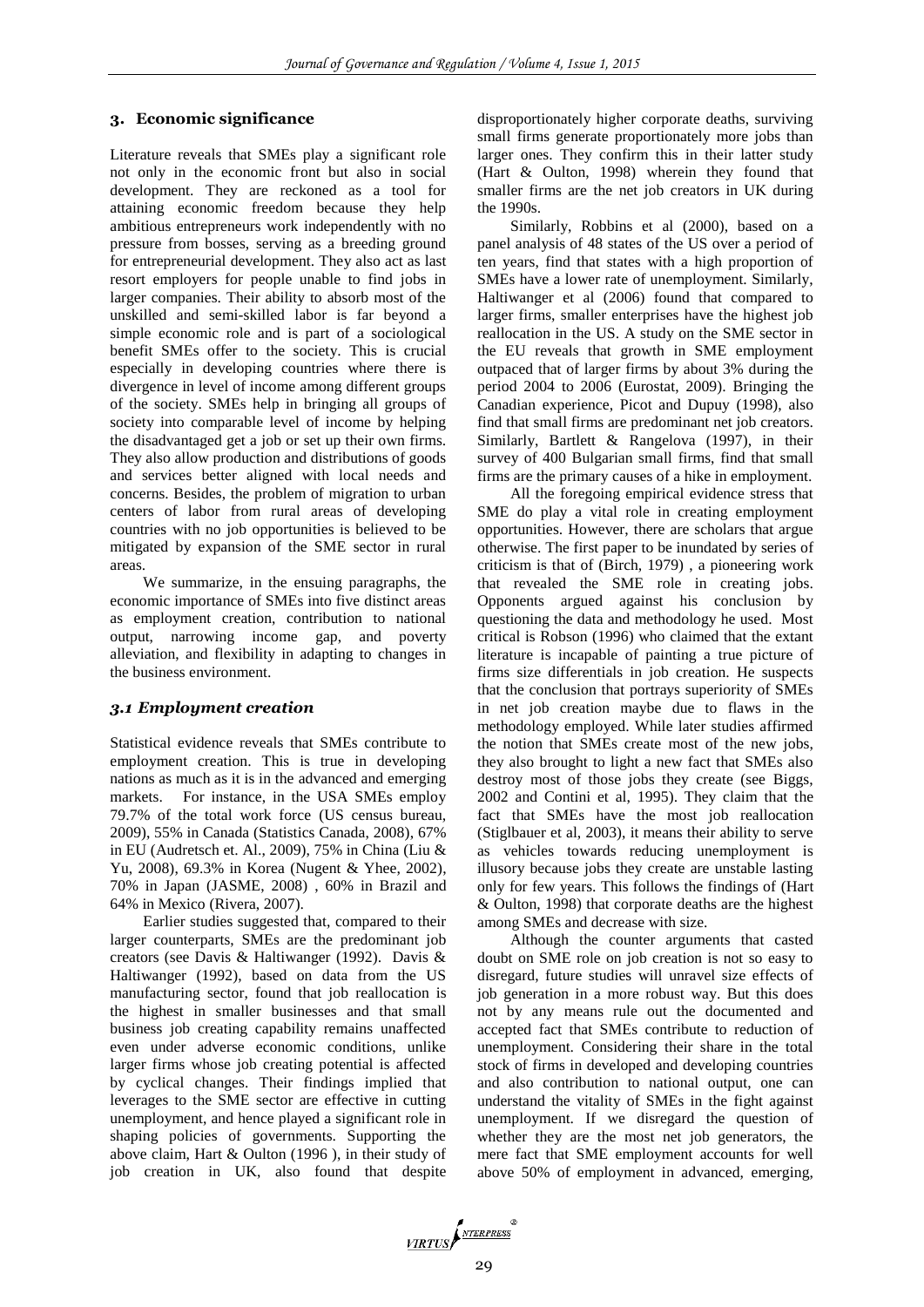and developing economies suffices to draw attention. Besides, a closer look at product market effects and labor market effect, proposed by Robbins et al (2000) justifies why SMEs still have a significant contribution to job creation.

Robbins et al (2000), in their study that emphasized on the labor market effects of SMEs, report that SMEs maximize the utility of labor by utilizing the less attractive, secondary labor in the market, as opposed to larger firms that dominate the primary labor market. SMEs contribute to the fight against unemployment by utilizing people who otherwise would remain jobless, and this includes "*first time entrants into the job market, the long-term unemployed, individuals at low educational levels, part-time employees, women, certain minorities, immigrants, short-term workers, the previously selfemployed and workers under the age of twenty*" Robbins et al (2000:295). This particular attribute of SMEs explains why developing countries need to pave the way for SME development far more than what the advanced economies do, because the former has large stock of unskilled and semi-skilled labor that can hardly find job in larger enterprises. The other crucial benefit of SMEs is that they offer a second choice for employees of larger firms when larger firms lay off workers during economic down turns. Overall, the foregoing facts justify the outstanding role of SMEs in the labor market, and hence their significance in the economy of a country.

In general, the foregoing discussions imply that it is too naïve to rule out the claim that the extant literature on SME role in job creation is marred by methodological flaws. Equally naïve would be discounting SMEs contribution to job creation to zero, especially in the face of compelling empirical evidence that shows their predominance in the labor market in developed and developing economies. What we are arguing is that while a robust scientific work that sheds light on the nexus between employment creation and firm size will have to come out in due course, its absence should by no means lead us into de-emphasizing SMEs positive impact on creating jobs. Two points support our claim. Firstly, SMEs constitute larger share of firms and employ larger portion of the work force in many countries, this alone is sufficient to win them policy attention. The mere fact that they absorb majority of the work force implies that any effective policy would help in raising their job creation capability. Secondly and most importantly, for most people in developing countries, SMEs are their second to none choices as they are less likely to find place in larger enterprises. In the absence of SMEs they would become jobless giving rise to a higher unemployment rate.

## *3.2 Contribution to national output, entrepreneurship and innovation*

SMEs account for a significant portion of national output, and this is supported by statistical evidence from many countries. In fact, the extent of value they create is not comparable with that of larger enterprises and also not in parallel with their head counts, but considering the share of national output they generate, one can clearly see that their role in GDP is not insignificant. They indeed have a considerable contribution towards national output in advanced as well as emerging economies. For instance, SMEs account for 50.1% of private sector turnover in UK (BIS, 2009), 55.6% of GDP in China (Liu and Yu, 2008), 46.3% of GDP in Korea (Nugent and Yhee, 2002), and in Brazil and Mexico 43% & 68 % of GDP respectively (Rivera, 2007). A study on the SME sector of the EU over the period 2004 to 2006 reports that these firms were the primary drivers of economic growth of the union during the study period (Eurostat, 2009). The report also reveals that SMEs contributed two thirds of the increase in value added of the non-financial sector of the union.

Their role in generating output emanates from the fact that they significantly outnumber larger firms. They are also hailed for outshining their larger counterparts in the efficiency and productivity fronts. In his paper that tries to shed light on firm-size and efficiency relationships, Dhawan(2001) finds that small firms are more efficient in utilizing resources. He reached at this conclusion even without factoring out efficiency loss that might occur due to a less favorable financing environment SMEs face. Nugent & Yhee (2002) attests SMEs excellence in productivity by drawing the experience of Korea, where enormous transformation of the economy was achieved since 1975 due to existence of productive SME sector. Labor productivity is found to be higher in smaller firms. This is supported by Robbins et al (2000) who find that productivity is high in states of the US where the prevalence of SMEs is high. Although the existing empirical evidence is not enough to establish a strong ground for their excellence in productivity, we can tentatively consider productivity advantage as one of the vehicles through which SMEs contribute to national output.

Although not comparable with large firms, SMEs also contribute to the export market both through a direct participation and indirectly by supplying intermediate products to large transnational firms that are active in exports. SMEs in advanced and emerging economies participate in the export market more aggressively than SMEs in developing countries where the market is mostly confined within a national border. Unlike SMEs in developing countries, those in developed countries are better able in setting up networks with their peers in other countries because of the ease with which they can

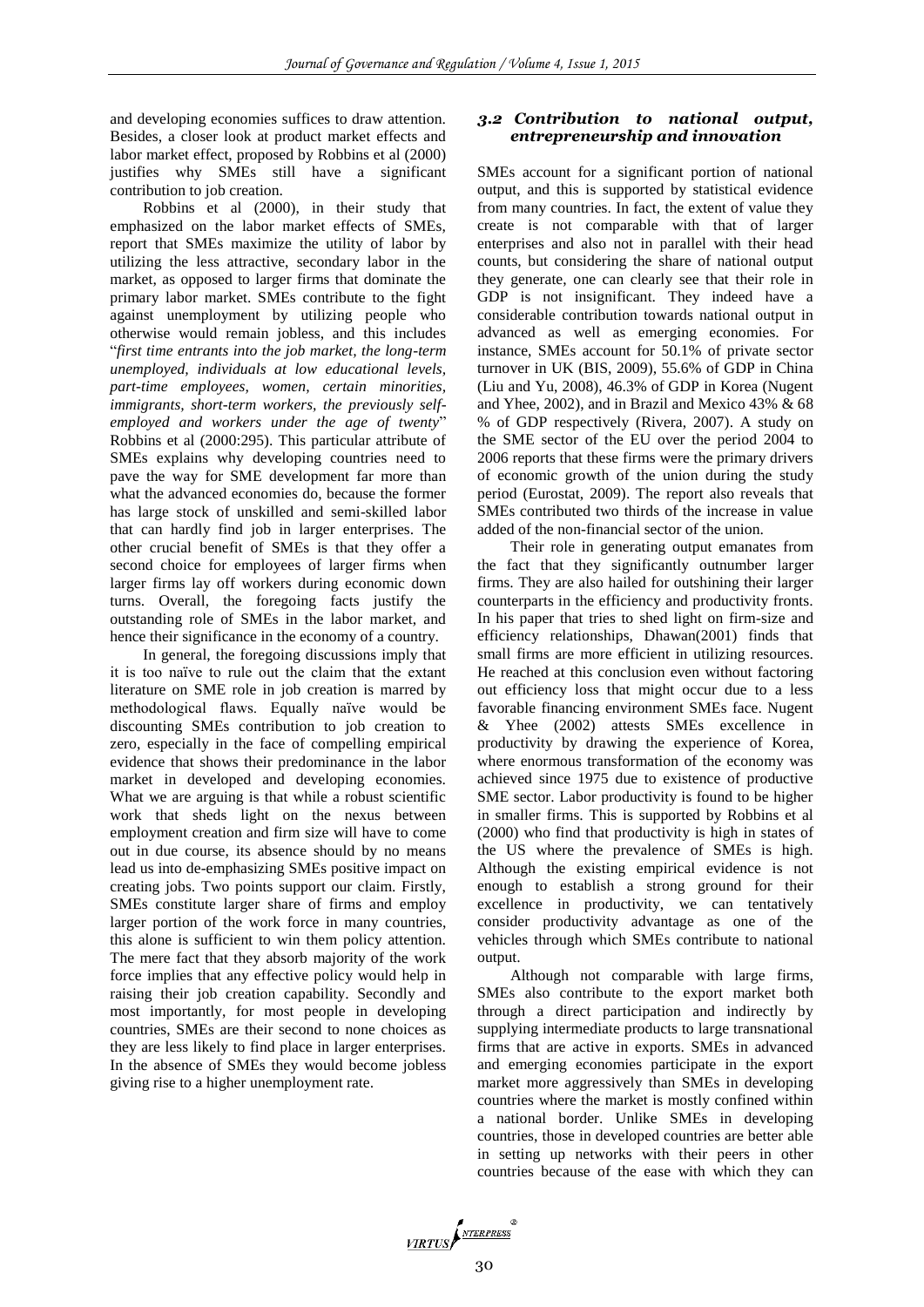share information among themselves. Besides, SMEs may establish a supply chain with transnational firms helping them avert administrative difficulties in producing intermediate products. Smaller firms are better positioned in utilizing local resources more efficiently; hence help transnational firms avoid the administrative burden they would otherwise face, thereby enhancing large manufacturer's overall efficiency.

SME- large firm interconnection becomes even stronger where financial resources are easily available because SMEs can expand their operation as much as they can satisfy demand of larger firms. The marriage between SMEs and large firms is justified by the former's excellence in local knowledge and soft technology, as discovered by (Chew & Yeung, 2001) , who studied the relationship between SMEs and large trans-national firms in Singapore. Confirming the foregoing claim Berry et al, 2002, in their study on the role of clusters and subcontracting in the evolution of SMEs in Indonesia, find that many of such firms have become successful exporters of manufactured products under a subcontracting relationships of large foreign enterprises.

By serving as seed beds of entrepreneurship, SMEs also support private sector development and hence national output. Their role in entrepreneurship is emphasized so much so that the word SME has become virtually synonymous with entrepreneurship. The fact that they can be set up with a small amount of financial capital allowed people to materialize their entrepreneurial ambitions, paving the way for establishment of firms that will make enormous contribution to economic growth of a nation. They are the cause for the emergence of present day large enterprises and sources of competition in the private sector, enhancing a better utilization of scarce resources. Empirical evidence records that countries with a growing entrepreneurship are characterized by having expanding SME sector.

In their paper that sheds light on the role of SMEs in entrepreneurial development, Kuratko & Hodges (1998) find that smaller firms outshine their larger counterparts with respect to innovativeness. They discovered that smaller firms account for 55% of innovations in 362 industries they studied, and 95% of all radical innovation over a period of ten years. They augment their claim by additional finding that small businesses produced twice as many product innovations per employee as did larger firms and obtained more patents per sales revenue than larger firms. What their findings imply is that SMEs are the bedrocks of innovation, serving as breeding ground for new technology. Hence proliferation of SMEs means more innovation that raises productivity and minimizes waste in the production process, leading to a better utilization of resources at hand.

In general, SME contribute to national output through a variety of channels. They produce readily consumable goods and services that are locally

marketable. By doing so, they support economy of a country through a direct contribution towards growth of national output. They also contribute to international trade by participating in the export market, as is the case mostly in the developed and emerging economies. SMEs also contribute to operational efficiency of large multinationals serving as a supplier for intermediate goods that the multinationals may not produce at a comparable level of efficiency. They also serve as a breeding ground for new firms and hence are central to the development of entrepreneurship, which is a foundation for expansion of national output.

# *3.3 Narrowing income gap*

The role of SME in narrowing income gap is a natural outgrowth of their contribution to job creation. In particular, their role as major employers in the secondary labor market of absorbing semi-skilled and unskilled labor help those in the lowest income quartile to boost up earnings out of SME wages. This particular role extends to fighting social inequality especially in developing countries where there exists a wider gap in earning capacity among different groups of the society.

Although SMEs' role in narrowing income gap is critical across economies, it is much more important in low income developing countries (see Amini, 2004). In their study of the Chinese SME sector, Liu and Yu (2008) affirm that the sector has contributed to narrowing income gap by creating employment opportunity and creating market access to the rural majority. The fact that SMEs are more labor intensive than larger firms is the basis of their superiority in creating employment opportunity to low-income groups of the society, that otherwise remain in dire living conditions. This is crucial especially in today's technologically advanced business world where unskilled human labor becomes increasingly redundant. Confirming the foregoing claim, Hunt & Hunt (1983), in their classical study of impact of robotics on unemployment, find that although robotics does not endanger employment of skilled work force, it puts the jobs of unskilled and uneducated labor at greater risk. They discovered that while introduction of robotics creates additional opportunity to skilled workers, it makes the unskilled labor redundant leading to layoffs. More recently, Basu et al (2006) find that technological advancement results in fall in input utilization at least in the short run, while full employment is attained in the longrun. Their findings imply that although adjustments are evident in the long-run, a firm sheds labor and other inputs when it undergoes technological transformation. As secondary choices for labor, SMEs absorb those who lost their jobs temporarily.

SME also help in narrowing the income gap by creating market access to the rural majority, as this group is the most disadvantaged especially in

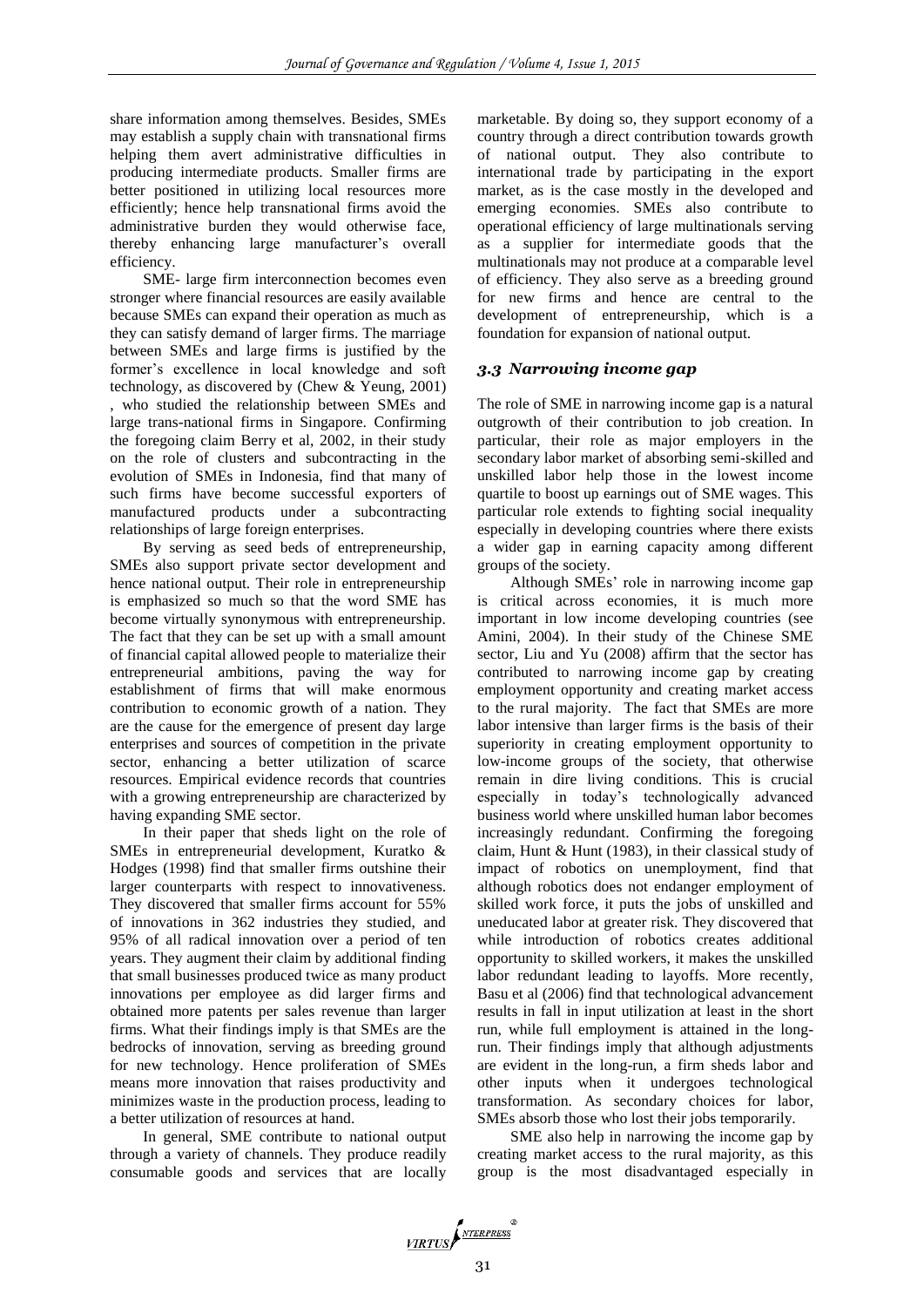developing countries where the rate of urbanization is very small. The rural people get a market to sell their produces especially when SMEs use local resources as input in the production process. The benefits are two folds, first, they minimize cost of transportation they would otherwise incur to market their products in distant places. Second, they can sell their produces at a reasonable price, especially in countries where commodity prices are not standardized. A fast growing SME sector transforms a rural area into urban center, hence supporting urbanization strategy in developing countries.

# *3.4 Poverty alleviation*

The role of SMEs in creating jobs also extends to poverty reduction (UNIDO, 2005). According to Tambunan (2008) this is the reason why SMEs continue to survive even where there is a noticeable economic development. What this means is that the poverty reduction role SMEs play is not confined to developing countries alone, it rather works in advanced economies as well. Theoretically speaking, SMEs transform the living standard of those that posses entrepreneurial capability but lack capital sufficient to establish larger firms, by creating a chance to exercise their skills at a small scale.

Although econometric results fail to discover a strong causal relationship between SME and poverty alleviation (see Beck et al, 2005), other studies stress SMEs contribution towards the poverty reduction (see Green et al, 2006). Country case studies support the latter view reinforcing the belief on SME affirmative role on poverty alleviation. Mnenwa & Maliti (2008), in their survey of 225 manufacturing SMEs, discovered that SMEs indeed positively contribute to poverty alleviation. They reported that 60% of SME owners have achieved a better living standard, and the firms offer an above poverty line employment opportunity for job seekers.

As reported by Robbins et al (2000), existence of SMEs is highly beneficial to the work force that would otherwise remain jobless. This translates into the fact that a well-established SME sector gives rise to a strong ground for enhancing income generating capacity of the productive poor in the rural area. Besides, development of SME entreprenuers raises their ability to support others; especially true in developing countries where quite a lot of people depend on the earnings of one of the family members. Anecdotal evidence suggests that a single person may support as many as ten people, other than those with closer kinship and besides those who work for him/her. In general, array of country case studies testify a contribution of the SME sector in dragging people out of poverty.

# *3.5 Flexibility and ability to adapt to new economic milieu*

One unique charactersitics of SMEs is their flexibility. It emanates from the fact that they are less capital intensive and more labor intensive, use mostly unskilled and semi-skilled labor, and have a simple managerial structure amenable to change. When economic shocks emerge rendering the existing product line unprofitable, SMEs have the leeway to entirely shut down production and start another line afresh. Their lower investment in capital goods also contributes to the flexibility, because a low cost machinery and equipment can be replaced at a relatively lower loss. Their labor intensive production system is often occupied with low skill temporary labor that can be laid off if redundant or assigned to a new duty. Although there is no cross country empirical evidence on SME flexibility and adaptation to new economic milieu, country case studies attest the claim. Sit (1982) in his study of SMEs in Hong Kong finds that the existence of a huge number of SMEs has, in one way or another, contributed to the responsiveness and adaptability of the country's industrial system to a changing business environment. Similarly, Kim & Nugent (1994), in their study of 122 Korean SMEs, stress on the flexibility of SME as primary justification for a need for increasing support of the sector by the government.

## **4. Conclusions**

SMEs' role in economic growth has been understood by policy makers, sparking interest in promoting development of the sector. Studies have been made with the aim of providing a scientific foundation for SME support programs, attempting to find empirical evidence on SME oriented private sector development policies, specifically focusing at unraveling contribution of the sector towards economic growth. Country cases studies and cross country studies confirm that there is a direct relationship between SME development and economic growth. However, the question of whether development of the SME sector gives rise to economic growth or itself caused by it, is subject to scholarly debate. While modeling growth in the SME sector and its impact on economic development is a matter of ongoing scientific investigation, we emphasized on the most conspicuous economic benefits SMEs offer. We set out to do so because it may help researchers frame their future investigations in line with the benefits discussed in the paper.

Ever since the work of Birch (1979), who reported SMEs contribution towards job creation, quite a lot of country case studies have been undertaken, some reaffirming Birch's findings while others casting doubt on his conclusions. Skeptics contend that although SMEs generate much of the

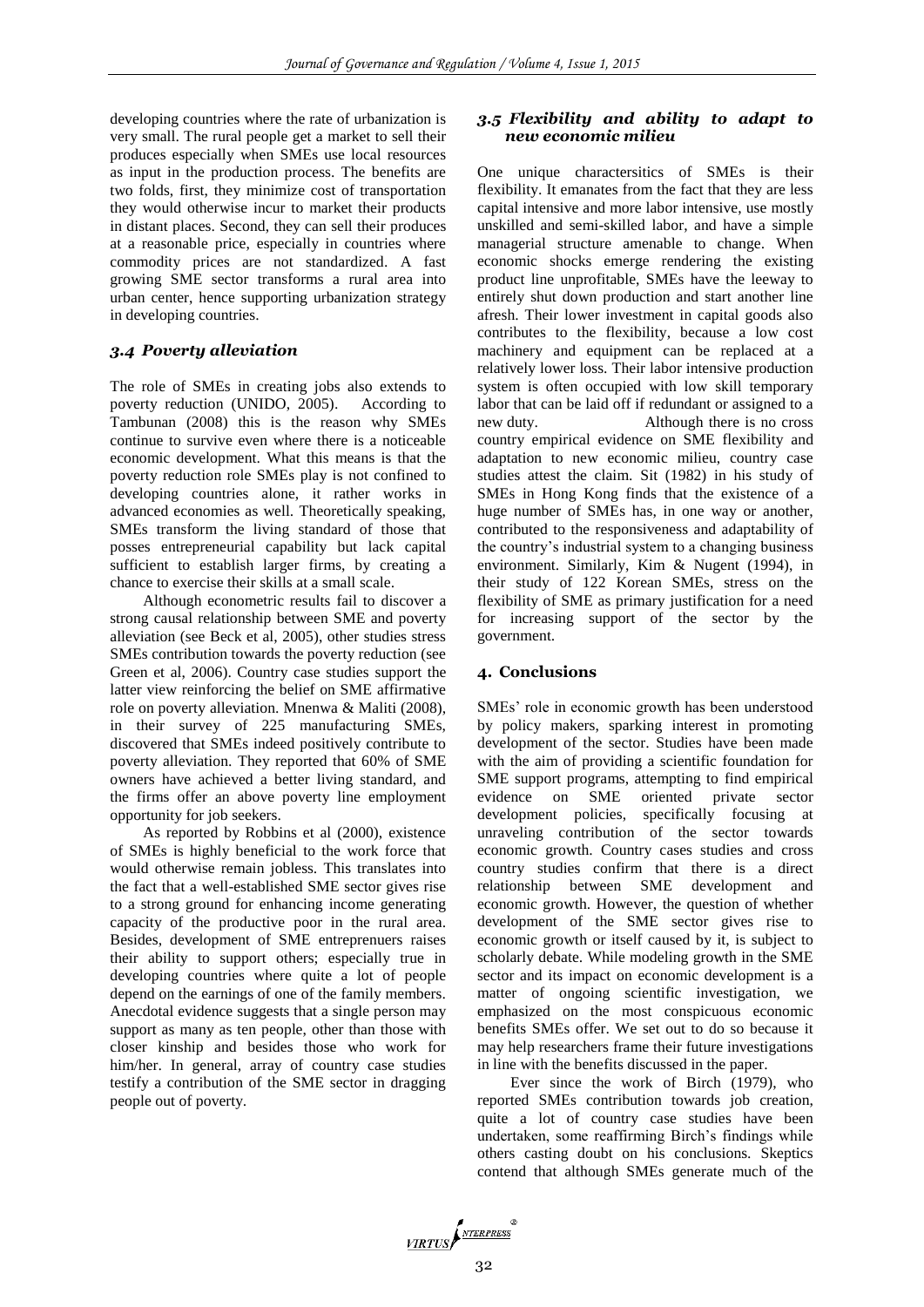new jobs, they also destroy most of it, with a small ultimate contribution to net job creation. In spite of studies that report that SME jobs are not sustainable and that they may not be better net job creators, we argue that they still play a pivotal role in the job market. Firstly, they create employment opportunities in the secondary market to low skilled and unskilled job seekers who otherwise remain jobless, hence contributing in the fight against unemployment. Second, SMEs are secondary choices for employees when large firms lay off in times of economic downturn, hence serving as a last resort during recessions.

Besides job creation, SMEs also contribute to national output, accounting for, on average, 60% of GDP in many advanced and emerging economies. Besides, a direct participation in generation of output, they also assist larger firms by supplying intermediate products, foster entrepreneurship that serves as seed bed for new firms, and owing to their ability in making quick business decisions they are considered more efficient in utilizing resources. Their role in narrowing income gap and poverty alleviation is a natural outgrowth of their contribution in curbing unemployment. As reported in various empirical studies, SMEs' role in creating employment opportunity and paying wages above poverty line, reduces poverty by boosting up earnings of people who otherwise fall under the yoke of deprivation. Their more labor intensive and less capital intensive production process allows them to easily adapt to changes to economic environment.

#### **References**

- 1. Acs, Z. (1992). Small bueisness economics;a global perspective. Challenge, 35, 38-44.
- 2. Amini, A. (2004). The distributional role of small business in development. International Journal of Social Economics, 31 (4), 370-383.
- 3. Audretsch, D., Horst, R. v., Kwaak, T., & Thurik, R. (2009, January 12). First Section of the Annual Report on EU Small and Medium-sized Enterprises. Zoetermeer, The Netherlands: EIM.
- 4. Bartlett, W., & Rangelova, R. (1997). Small Firms and Economic Transformation in Bulgaria. Small Business Economics 9, 319–333.
- 5. Basu, S., Fernald, J. G., & Kimbal, M. S. (2006). Are Technology Improvements Contractionary. The American Economic Review, 96 (5), 1418-1448.
- Beck, T., & Demirguc-Kunt, A. (2006). Small and medium-size enterprises: Access to finance as a growth constraint. Journal of Banking & Finance 30 , 2931–2943.
- 7. Biekpe, N., & Abor, J. (2006). Small Business Financing Initiatives in Ghana. Problems and Perspectives in Management, 4(3), 69-77.
- 8. Biggs, T. (2002). Is Small Beautiful and Worthy of Subsidy? Literature Review. IFC mimeo.
- Birch, D. L. (1979). The Job Generation Process. MA, M.I.T. Programme on Neighbourhood and Regional Change in Robson Geoffrey B(1996) Unravelling the Facts about,Small Business Economics 8 109-417.
- 10. BIS. (2009, October 14). Statistical Press Release. Statistical Press Release URN 09/92. UK.
- 11. Chen, J. (2006). Development of Chinese small and medium sized enterprises. Journal of small business and enterprise development, 13(2), 140-147.
- 12. Chew, Y.-T., & Yeung, H. W.-C. (2001). The SME Advantage: Adding Local Touch to Foreign Transnational Corporations in Singapore. Regional Studies, 35.5, 431- 448.
- 13. Contini, B., Pacelli, L., Filippi, M., Lioni, G., & Revelli, R. (1995, November). A study on job creation and job destruction in Europe. Study for the Commission of the European Communities, D.G: V file soc 94-102318-05003 - item B34010.
- 14. Davis, S. J., & Haltiwanger, J. (1992). Gross Job Creation, Gross Job Destruction, and Employment Reallocation. The Quarterly Journal of Economics, 107 (3), 819-863.
- 15. Dhawan, R. (2001). Firm size and productivity differential: theory and evidence from a panel of US firms. Journal of Economic Behavior & Organization, 44, 269–293.
- 16. Euromoney. (2002). "Dr Thomas Garside,managing director,finance and risk management &christian pederson, Senior management;strategic consultancy, Oliver, Waman & Co" in Demound  $\tilde{C}$  & F.(2005) Is bank finance the Achille's heel of Irish SMEs?,Journal of industrial training V 29.
- 17. Eurostat. (2009). Industry, trade and services. Statistics in focus 71. EU.
- 18. Hart, P. E., & Oulton, N. (1998, January). Job Creation and Destruction in the Corporate Sector: The Relative Importance of Births, Deaths and Survivors. National Institute of Economic and Social Research Discussion Paper No. 134.
- 19. Haltiwanger, J., Scarpetta, S., & Schweiger, H. (2006, November). Assessing Job Flows across Countries: The Role of Industry, Firm Size, and Regulations. World Bank Policy Research Working Paper 4070.
- 20. Hillary, R. (2000). Small and medium enterprises and the environment: Business imperatives. Greenleaf Publishing.
- 21. Hunt, H. A., & Hunt, T. L. (1983). Human resource implication of robotics. Information Analysis (070) . Michigan: UpJohn W.E Institute of Employment Research.
- 22. JASME. (2008), Japan Finance Corporation for Small and Medium Enterprise Annual Report 2007−2008.
- 23. Kim, L., & Nugent, J. B. (1994). The Republic of Koreas's Small and Medium-Size Enterprises and Their support system. Policy research working paper 1404. World Bank.
- 24. Klappera, L., Laeven, L., & Rajan, R. (2006). Entry regulation as a barrier to entrepreneurship. Journal of Financial Economics 82, 591–629.
- 25. Kuratko, D. F., & Hodges, R. M. (1998). Entrepreneurship: A Contemporary Approach. Fort Worth, TX: Dryden Press.
- 26. Li, J., & Matlay, H. (2006). Chinese entrepreneurship and small business development: an overview and research agenda. Journal of Small Business and Enterprise Development, 13(2), 248-262.
- 27. Liu, M., & Yu, J. (2008). Financial Structure, Development of Small and Medium Enterprises, and Income Distribution in the People's Republic of China. Asian Development Review, 25(1-2), 137−155.

VIRTUS NTERPRESS